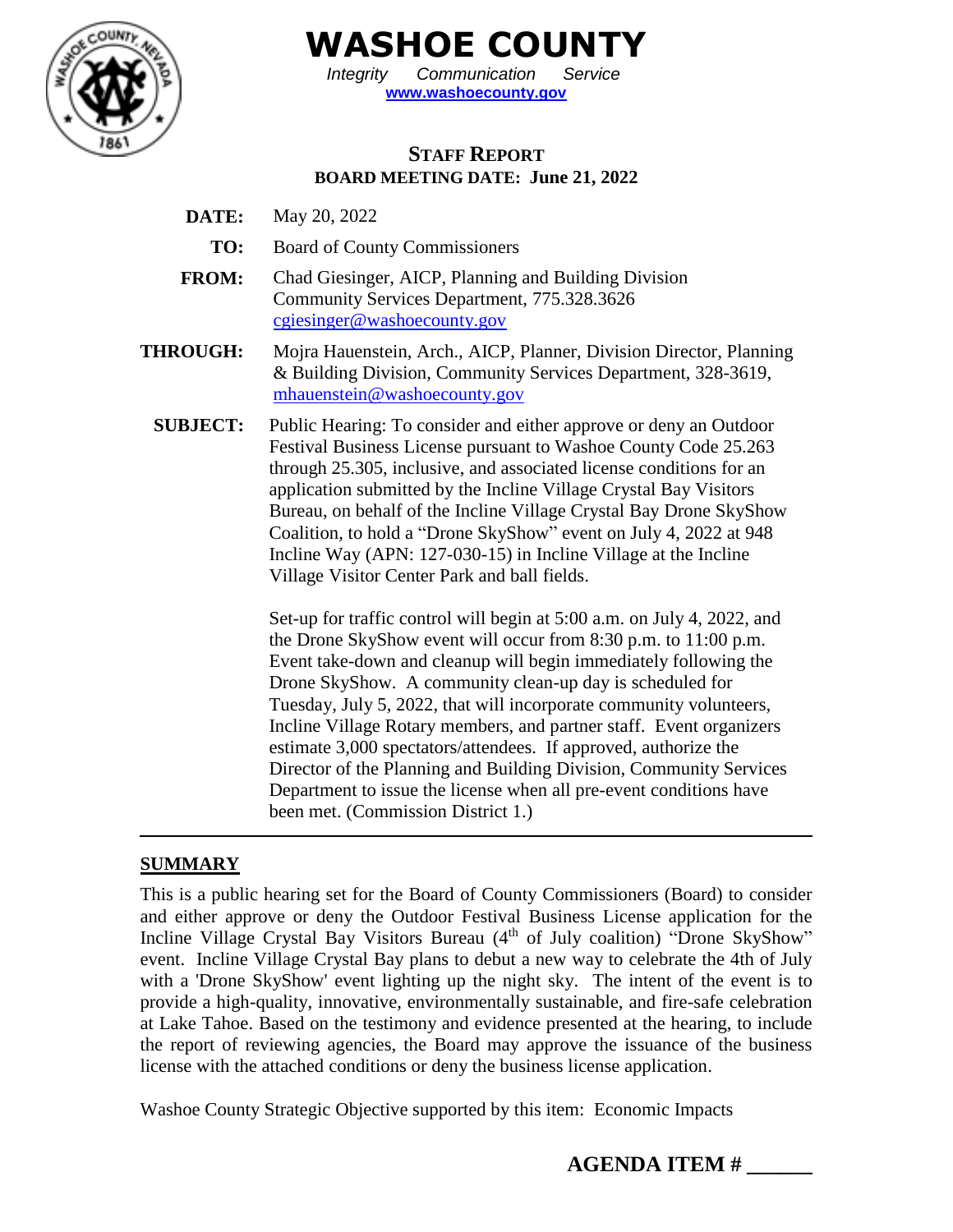### **PREVIOUS ACTION**

The first Red, White and Tahoe Blue community event was held over the  $4<sup>th</sup>$  of July weekend in 2007 in Incline Village. This was a community-initiated activity, and no permits were issued. In 2012, a Community Event Business License was issued for Red, White and Tahoe Blue. By 2014, the event had grown to over 1,000 people in attendance and an Outdoor Festival License was issued for Red, White and Tahoe Blue, which was approved unanimously by the Board. The Board continued to issue an Outdoor Festival License for Red, White and Tahoe Blue through 2018.

In 2019, the Incline Village Crystal Bay Fireworks Coalition was created by the Incline Community Business Association. The Coalition took on the responsibility of the fireworks show, while other organizations took over sponsoring the smaller events. The event planned for 2020 was cancelled due to COVID, and no event was planned for 2021 out of an abundance of caution. With the easing of COVID restrictions and case counts, this newly revised community event is planned for  $4<sup>th</sup>$  of July, 2022.

## **BACKGROUND**

The Incline Village  $4<sup>th</sup>$  of July event was started in 2006 when a group of Incline Village residents created a nonprofit organization named the Red, White and Tahoe Blue Inc., to plan, organize and raise funds for a Fourth of July event to promote community spirit, family activities and local businesses. The Red, White and Tahoe Blue event grew over the years and became a significant event for the community. However, in 2018, the Red, White and Tahoe Blue organization had various challenges and the organizers had to eliminate some of the events that had occurred in previous years. In 2019, the Incline Village Crystal Bay Fireworks Coalition sponsored the fireworks show, while other organizations sponsored the smaller events.

This year, the Incline Village Crystal Bay Visitors Bureau, in a joint effort with the Incline Village General Improvement District (IVGID), the Incline Village Crystal Bay Community & Business Association (IVCBA), the Hyatt Regency Lake Tahoe and the Parasol Tahoe Community Foundation, plans to conduct a "Drone SkyShow" event that does not utilize a pyrotechnic fireworks display. The intent of the event is to provide a high-quality, innovative, environmentally sustainable, and fire-safe 4<sup>th</sup> of July celebration at Lake Tahoe. Any associated smaller events for the 4th of July will be held by other organizations / entities.

The Drone SkyShow is estimated to have approximately 3,000 spectators. The event will be conducted at the baseball fields near Incline Village middle school, located at the intersection of Southwood Blvd. and Incline Way. The drones will fly above the open space adjacent to the ball fields. The drone show will be provided by Verge Aero, a company based out of Philadelphia that specializes in such events. Verge will provide 2 x 200-unit drone shows operating for up to 10 minutes and both shows will be at the same location. The show times will be approximately 9:00 p.m. and 10:30 p.m. with battery changing between shows.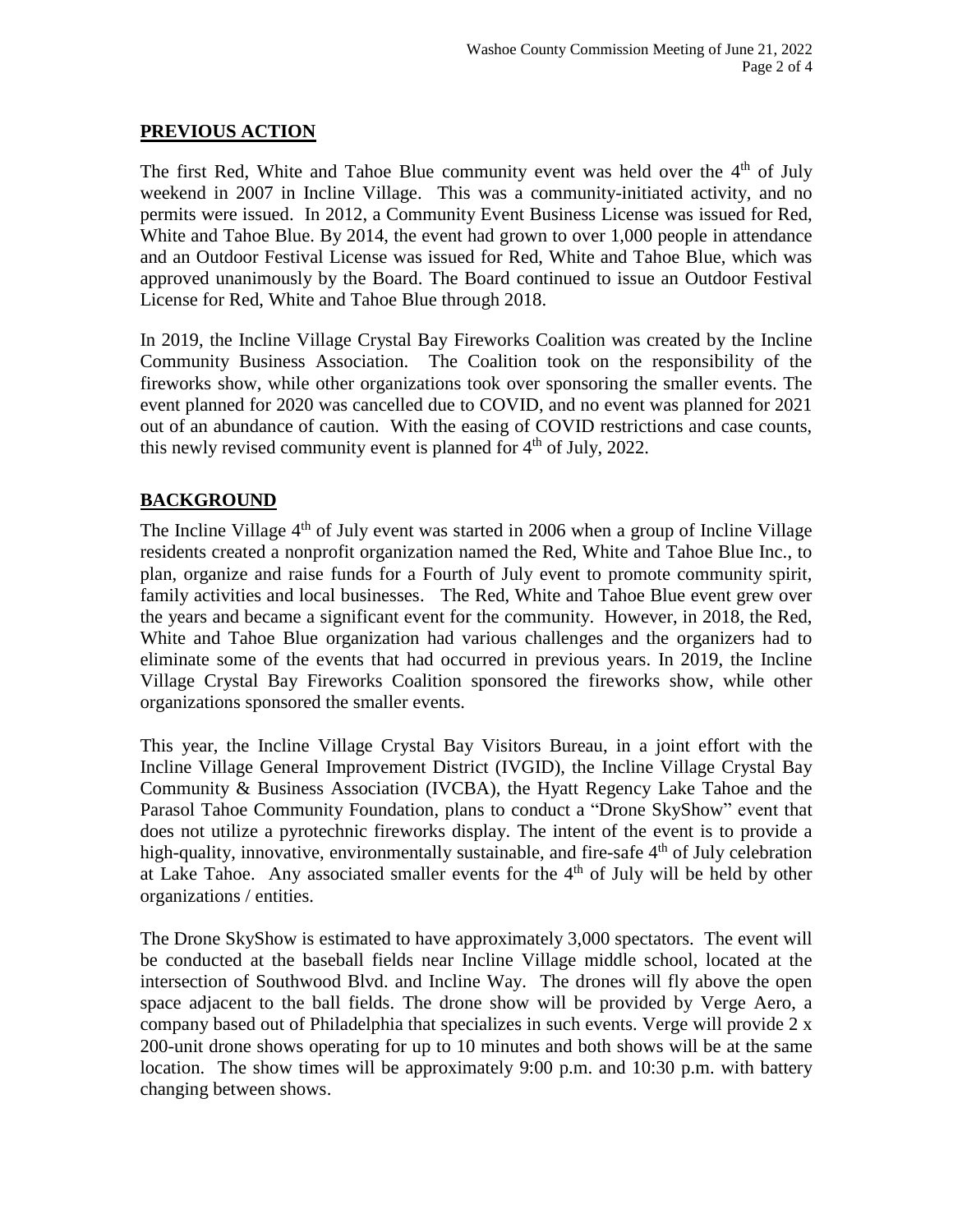Spectator "zones" will be set up on 2 of the 3 ball fields with the  $3<sup>rd</sup>$  field being utilized for drone set up operations. A food truck and beer garden (services provided by existing licensed businesses) will be provided in a nearby parking lot, as will portable toilets, hand washing stations, and medical standby.

Staff and affected agencies have reviewed this application to ensure that all necessary services (e.g., restrooms, medical, fire, sheriff, security), traffic control, and cleanup is provided (*see* Attachment B for agency conditions of approval, and Attachment C, event application). To ensure that the public health, safety, and welfare is protected, all affected agencies have planned in advance to determine how much staff and other resources will be needed during the event.

A detailed traffic control plan has been submitted (*see* Attachment C, Event Application, page 64). A parking and shuttle plan has also been prepared and submitted (*see* Attachment C, Event Application, page 74). Traffic control will begin at 5:00 a.m. and continue through the end of the event until all traffic has exited. The Sheriff's Office will be contracted to provide traffic and security services. An NDOT permit has been issued for the event concerning SR 28 encroachment. A communication and safety plan has been submitted that includes plans for radio communications, medical services, and lighting. Cleanup will begin immediately following the event and continue through the next day.

WCC 25.265(1) requires the applicant to obtain an Outdoor Festival Business License to operate or conduct an outdoor entertainment event for 1,000 or more persons on any one day of the event for which an outdoor festival license is required. The application is required to be heard by the Board in a public hearing. *See* WCC 25.277(1). Based upon the testimony of witnesses, the evidence presented at the hearing, and the report from Washoe County's business licensing division, the Board may approve issuing the license with conditions or may deny the application based on the grounds listed in WCC 25.281. *See* WCC 25.277(3).

# **FISCAL IMPACT**

The applicant provided the required non-refundable \$1,000 application fee and the daily fee of \$350 pursuant to WCC 25.273(1)(a) upon submission of the application. The fees were deposited to CSD Planning and Development; Permits and Licenses (105402); General Business License (421101).

#### **RECOMMENDATION**

It is recommended that the Board approve the Outdoor Festival Business License application, with the license conditions included as Attachment B, for the Incline Village Crystal Bay Drone SkyShow Coalition to hold a "Drone SkyShow" event on July 4, 2022 at 948 Incline Way (APN: 127-030-15) in Incline Village at the Incline Village Visitor Center Park and ball fields; and further, to authorize the Director of the Planning & Building Division, Community Services Department, to issue the license when all preevent conditions have been met.